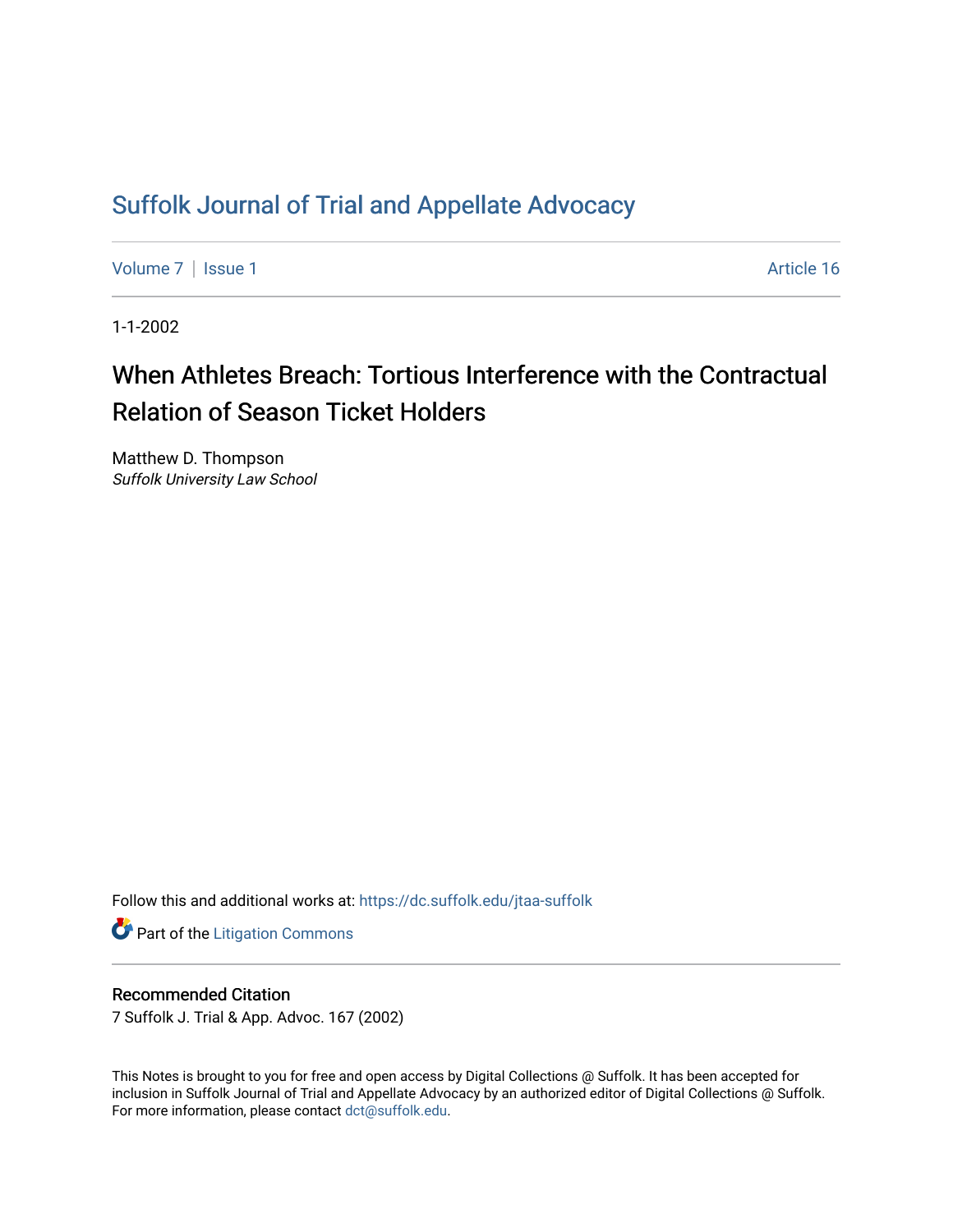### **WHEN ATHLETES BREACH: TORTIOUS INTERFERENCE WITH THE CONTRACTUAL RELATION OF SEASON TICKET HOLDERS**

#### **I. INTRODUCTION**

 $\mathbf{A}$ 

*"It is usually said that tort liability may be imposed upon a defendant who intentionally and improperly interferes with the plaintiff's rights under a contract with another person if the interference* . *.* **.** *makes the contract rights* . *.* . *less valuable. "'*

As the cost of attending an athletic event increases, so too does fan frustration with team owners and their **highly** compensated athletes. Many fans have looked to the courts to provide a legal salve for their frustrations.<sup>2</sup> Season-ticket holders of the National Hockey League's Ottawa Senators recently sued the teams star player, Alexei Yashin, for tortious interference with contractual relations. $3<sup>3</sup>$  The season ticket holders argued that their season ticket contract with the Senators included, **by** its implied terms, Yashin's agreement to perform for the team and its fans, and Yashin's refusal to play interfered with their contract.<sup>4</sup> Although the court rejected the plaintiff's claim, the case raises an interesting question:

**I** W. **PAGE KEETON ET AL., PROSSER AND KEETON ON THE LAW OF TORTS** § **129 at 978** (5th ed. 1984).

<sup>2</sup>*See generally* Charpentier v. Los Angeles Rams Football Co., **75** Cal. **App.** 4th **301** (1999)(holding no breach of contract with season ticket holder when team relocated to new city); Skalbania v. Simmons, 443 **N.E.2d 352 (Ind.** Ct. **App.** 1982)(finding class status for season ticket holders where team failed to complete season); Strauss v. Long Island Sports Inc., 401 **N.Y.S.2d 233** (N.Y. **App.** Div. 1978)(involving suit **by** fans against pro basketball team for trading star player).

**<sup>3</sup>** *See* Potechin v. Yashin, [2000] **186** D.L.R.4th **757.** Defendant Yashin, the star player and captain of the Senators Hockey Club, refused to play out the final year of his four-year, \$20 million contract with the Senators unless the team renegotiated the contract. **Id.** at **758.** Plaintiff Potechin, a Senators season ticket holder, brought a **\$27.5** million class action suit against Yashin arguing that Yashin caused the team to breach its season ticket contract with Potechin and all other similarly situated fans **by** failing to perform under the contract. *Id.*

**<sup>4</sup>***See id.* Potechin argued that the Senators heavily marketed Yashin with the intent of inducing fans to purchase season-tickets. *Id.* at **761.** Potechin further argued that implied terms within his season ticket contract represented that "barring uncontrolled events" **-** i.e. injury or trade **-** Yashin would play for the team. *Id.*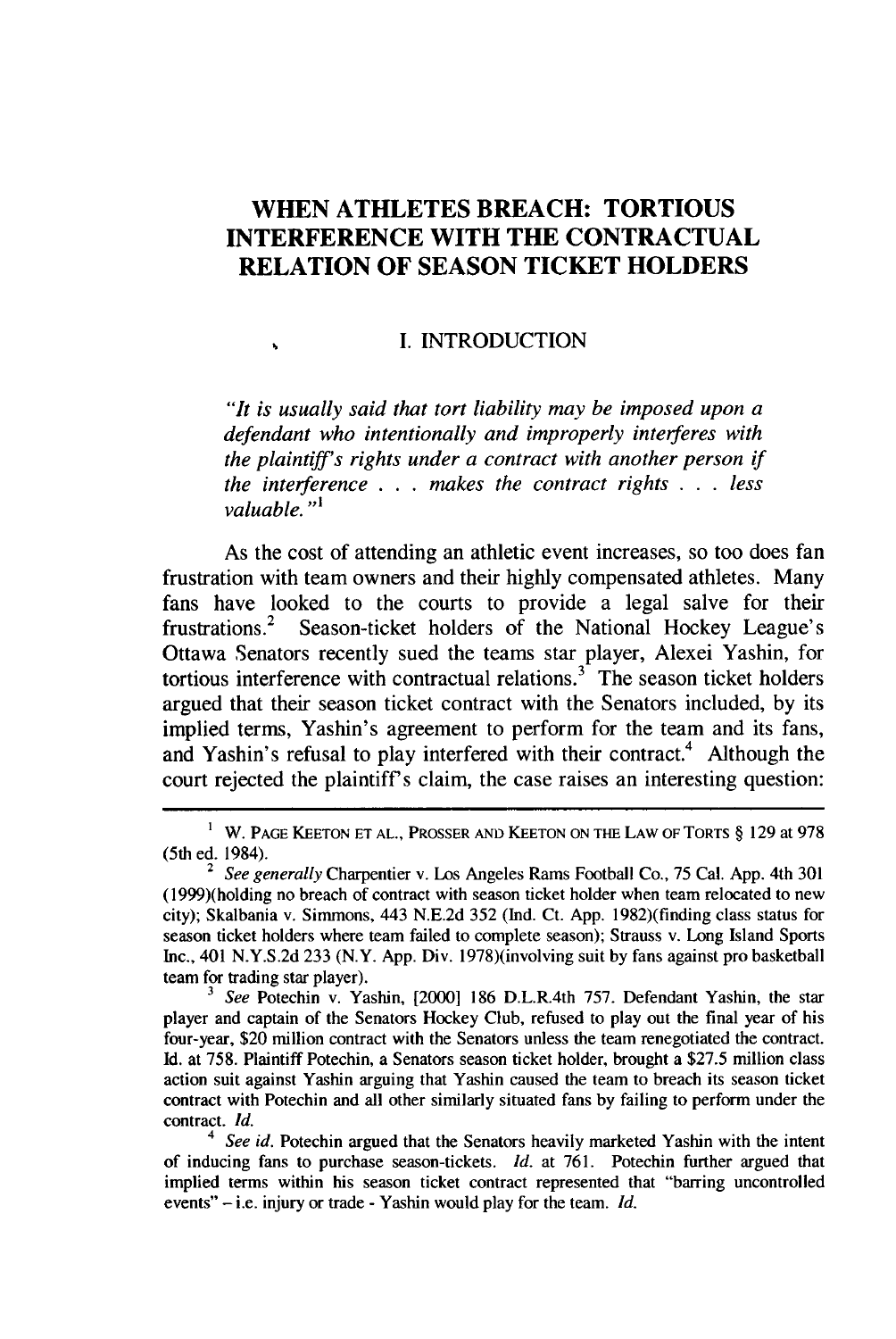Do fans ever have legal remedy when athletes breach their contracts with their employers? $5^5$ 

This Note will examine the propriety of bringing a tort action for interference with contractual relations against a breaching athlete and the viability of this action in such circumstances. Throughout this Note, the masculine pronoun will be used when referring to the player, the season ticket holder, and the stranger to their contract. The first section of this Note will examine the history of the interference tort and the tort's purpose. Section II will examine the elements necessary to establish a prima facie case for the interference tort. Finally, this Note will conclude with an analysis of the season ticket holders' plight and why, when objectively applying the law to such circumstances, the season ticket holders should prevail on their claim.

#### II. HISTORICAL DEVELOPMENT

Where Party A and Party B have entered into a contract, the tort of intentional interference with contractual relations recognizes the right of Party A to bring a cause of action against a party not in privity to the contract (stranger), who induces Party B to breach the contract.<sup>6</sup> The tort was originally limited in scope and recovery to special economic relationships that were created without the stabilizing influence of a contractual agreement.<sup>7</sup> The lack of a contractual agreement created one unstable economic relationship after another, as either party was free to sever the relationship at the behest of a stranger.<sup>8</sup> The modern day tort of interference with contractual relations grew out of the enticement-ofservant action, which was created to address this instability.<sup>9</sup>

The enticement-of-servant action stabilized the labor supply by giving masters the right to sue persons who enticed away their servants.<sup>10</sup>

*<sup>6</sup>See* KEETON **ET** AL., *supra* note 1.

*<sup>7</sup>See* Donald. C. Dowling, Jr., *A Contract Theory for a Complex Tort: Limiting Interference with Contract Beyond the Unlawful Means Test,* 40 U. MIAMI. L. REv. 487, 495-96 (1986)(discussing origins of interference tort). Dowling discusses the tort's evolution from laws protecting the Landlord/Tenant and Master/Servant relationships. *Id. 8 See id.*

*9 See* WILLIAM L. PROSSER, HANDBOOK OF THE LAW OF TORTS, 976-77 (explaining origins of interference with contract tort).

See id. The Black Death in England had so diminished the labor force that competition for servants resulted in persons enticing them away from their masters. *Id.* at 976. The response was the Ordinance of Labourers, which provided masters with a cause of action against those engaged in these practices. *Id.* at 977.

*<sup>5</sup>See Yashin,* **186** D.L.R.4th at 768 (dismissing action against defendant for lack of evidence in support of intent to benefit). The Yashin court found that the club's marketing efforts involving Yashin did not create an implied term that the club would "take all reasonable steps within its control to ensure that Mr. Yashin would be part of its roster in the 1999-2000 season." *Id.* at 767.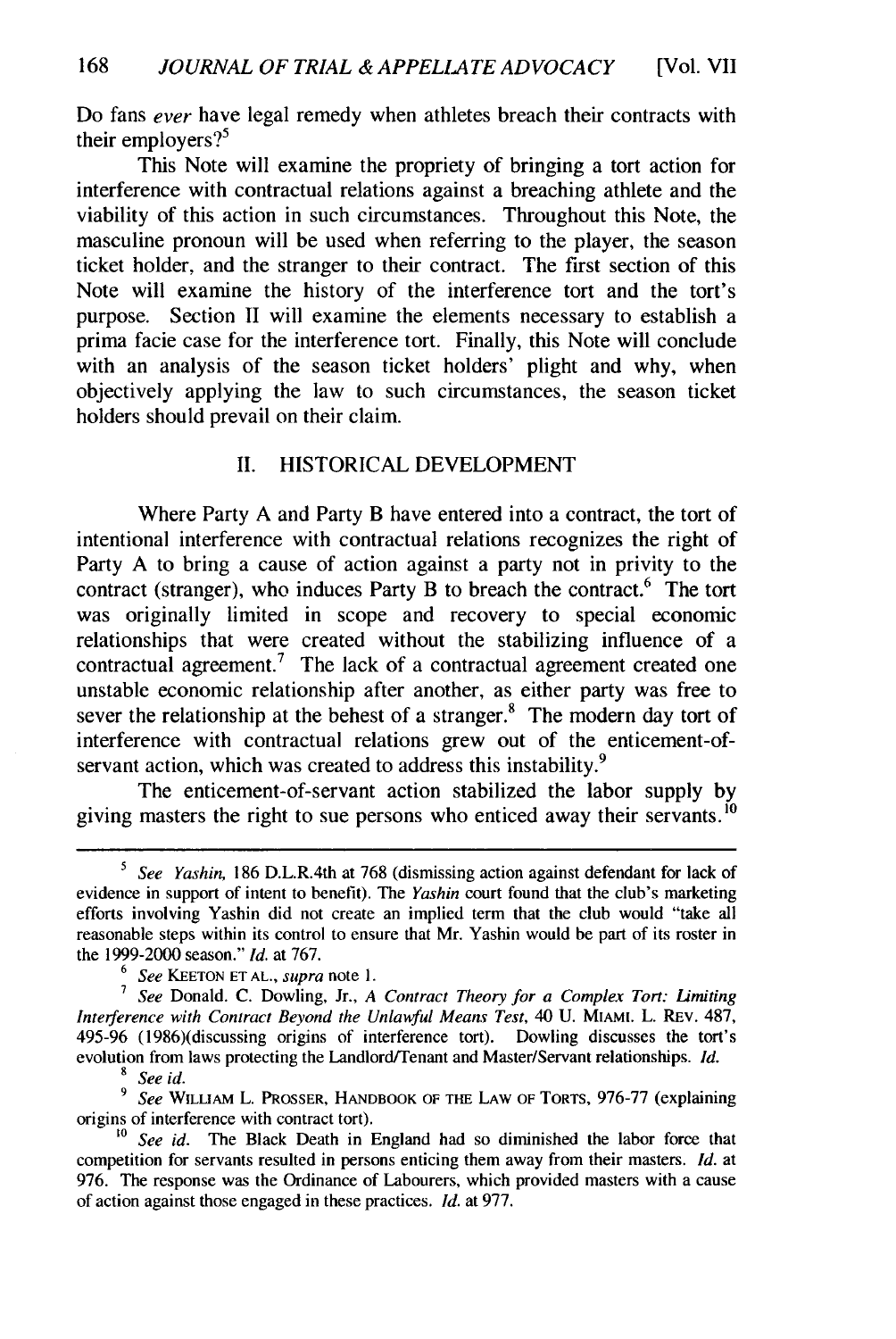This action was viewed as more necessary to restore the social and economic order of the time rather than to protect the rights of individuals. " In *Lumley v. Gye,*<sup>12</sup> the English court extended the enticement of servants action to situations in which a stranger procures an employee's breach of an employment contract.<sup>13</sup> Lumley signaled a shift from a societal interest in maintaining the social order to an interest in maintaining economic order through the integrity of contractual relations.<sup>14</sup>

A lack of confidence in the integrity of contractual relationships can weaken the market economy because many economic decisions are reliant upon the performance of contracts.<sup>15</sup> The interference tort assures parties contemplating these economic decisions that their newly created property rights will remain free from intermeddling strangers.<sup>16</sup> A stranger who, notwithstanding this contract, chooses to interfere should pay for any damages he causes the aggrieved party.<sup>17</sup>

Traditional contract remedies may be unavailing to an aggrieved promisee.<sup>18</sup> Although a promisee may have an action against a promisor for the promisor's breach, such a remedy may not have the deterrent effect intended.<sup>19</sup> For example, a promisor may invoke the doctrine of efficient breach where it may pose an economically sound alternative to performance.<sup>20</sup> Additionally, the doctrine of impossibility excuses the

*<sup>14</sup>See* Danforth, *supra* note 11, at 1511 (noting shift of concern to stabilizing economy through integrity of contractual relations).

<sup>15</sup> See Danforth, *supra* note 11 (recognizing effect of contractual stability on market economy). Danforth notes that many economic decisions in a market economy are dependent on the reliability of contracts. *Id.*

**<sup>16</sup>***See* Dowling, *supra* note 7, at 505 (recognizing act of contracting creates intangible piece of property). Dowling notes the *Lumley* Court's recognition that a contract's promised performance is "worthy of protection as physical property." *Id.*

<sup>17</sup> See Dowling, *supra* note 7, at 505 (recognizing those not party to contract must either respect contract or pay damages).

<sup>18</sup>*Compare* Harvey S. Perlman, *Interference with Contract and Other Economic Expectancies: A Clash of Tort and Contract Doctrine,* 49 U. CHI. L. REV. 61, 76-77 (1982) (outlining instance where contract remedies may fail), *with* Dowling, *supra* note 7, at 510 (noting purpose of contracting to assure recovery in event of non-performance).

*See* Danforth, *supra* note **11,** at 1511 (noting that contract remedies do not deter breach).

20 *See* Clark A. Remington, *Intentional Interference with Contract and the Doctrine*

*<sup>11</sup> See* John Danforth, Note, *Tortious Interference with Contract: A Reassertion of Society's Interest in Commercial Stability and Contractual Integrity,* 81 COLUM. L. REV. 1491, 1509 (1981) (arguing deterrence of enticement of servants had social implications beyond individual interests).

<sup>&</sup>lt;sup>12</sup> 118 Eng. Rep. 749 (Q.B. 1853).

<sup>&</sup>lt;sup>13</sup> *See id.* at 755 (Erle, J.)(stating principles of enticement of servant and present case same); *id.* at 758 (Wightman, J.)(extending enticement of servants to procurement of breach of personal services contracts). In *Lumley,* the plaintiff had an exclusive contract with one Johanna Wagner to sing at the plaintiffs theatre. *Id.* at 750. The defendant, owner of a rival theatre enticed Wagner to breach her contract with the plaintiff and sing at the defendant's theatre instead. *Id.*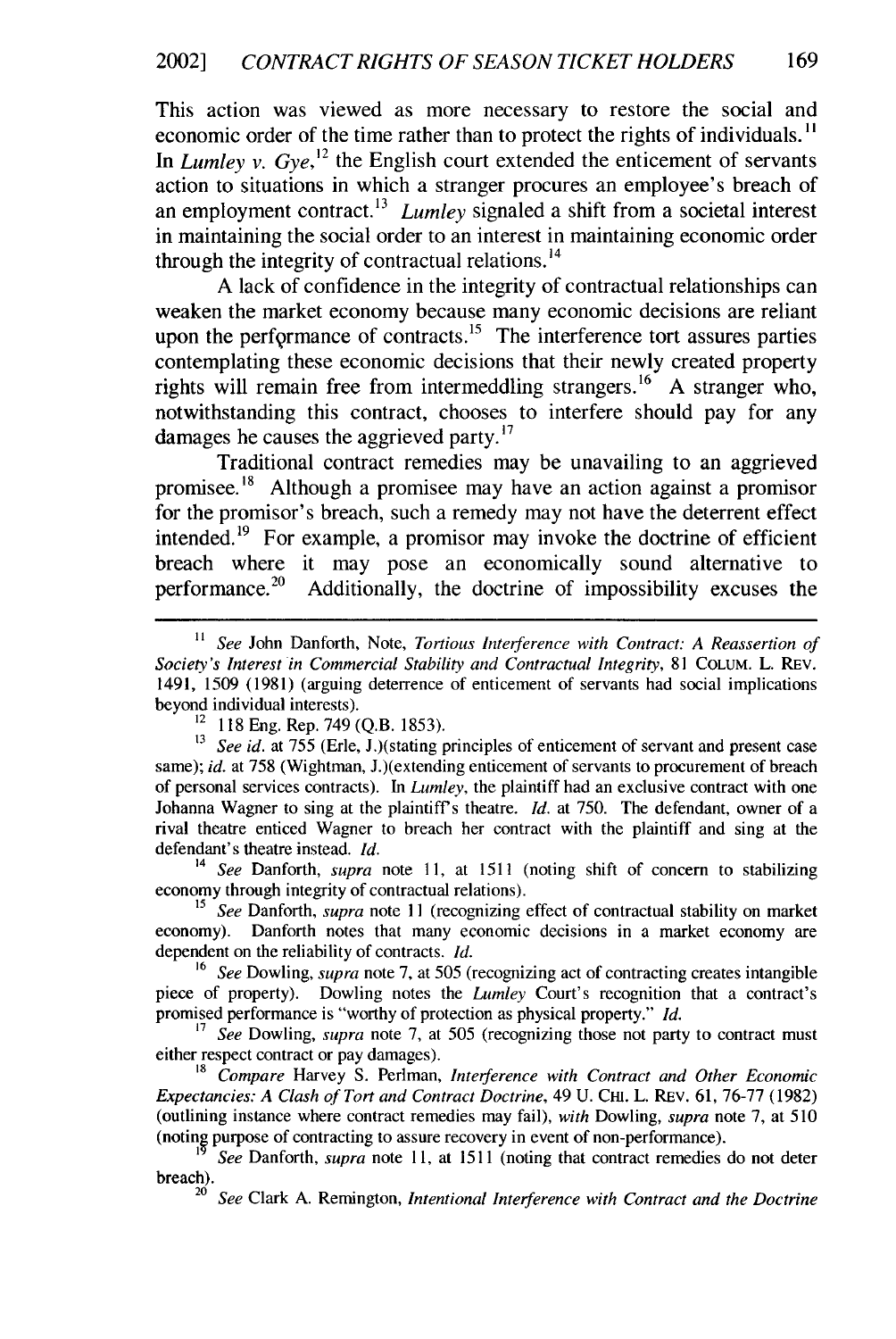promisor's performance where occurrences that the contracting parties did not initially contemplate make performance impossible.<sup>21</sup> The interference tort considers breaching parties who are willing but unable to perform because performance has been frustrated **by** a stranger's actions.22 Where the breaching party has an excuse recognized in contract law, tort law affords this alternative cause of action in the form of the interference tort.<sup>23</sup>

#### **III.** PRIMA **FACIE CASE**

To properly articulate the propriety of a season ticket holder bringing a tort action for interference with contractual relations, an examination of the elements of the tort is necessary. Because states differ as to the exact requirement to establish a prima facie case for the tort, this Note will focus primarily on Massachusetts law. $24$  Tortious interference with contractual relations is elucidated in the Restatement (Second) of Torts **§ 766.25**

<sup>21</sup> See RESTATEMENT (SECOND) OF CONTRACTS § 261 (Main Vol. 1979). This section identifies the doctrine of impossibility as:

Where, after a contract is made, a party's performance is made impracticable without his fault by occurrence of an event the non-occurrence of which was a basic assumption on which the contract was made, his duty to render that performance is discharged, unless the language or the circumstances indicate the contrary.

Id.

<sup>22</sup> See Developments in the Law -- Competitive Tort: Interference with Contractual Relations, supra note 22 (observing frustration of contract occurs where third party interferes with otherwise willing promisor); see *also* RESTATEMENT **(SECOND)** OF TORTS § 766, cmt. k (1977)(stating interference exists where performance frustrated by depriving promisor means of performance).

<sup>23</sup> See Perlman, *supra* note 18, at 76 (discussing advantages of interference tort).<br><sup>24</sup> See Danforth, *supra* note 11, at 1500-1505 (recognizing states differ on basis of tortious interference claim).

<sup>25</sup> See RESTATEMENT (SECOND) OF TORTS  $$766$  (Main Vol. 1977). The section reads:

One who intentionally and improperly interferes with the performance of a contract (except a contract to marry) between another and a third person by inducing or otherwise causing the third person not to perform the contract, is subject to liability to the other for the pecuniary loss resulting to the other from the failure of the third person to perform the contract.

of Efficient Breach: Fine Tuning the Notion of the Contract Breacher as Wrongdoer, 47 BurF. L. REv. 645, 647-48(1999)(discussing instances where breach more efficient than performance). Oliver Wendell Holmes recognized that contracts give the parties the choice to perform or pay damages. *Id.* at 647. Remington notes that contract remedies actually encourage breaches by allowing a party to pay damages that do not outweigh the costs of performance. *Id.*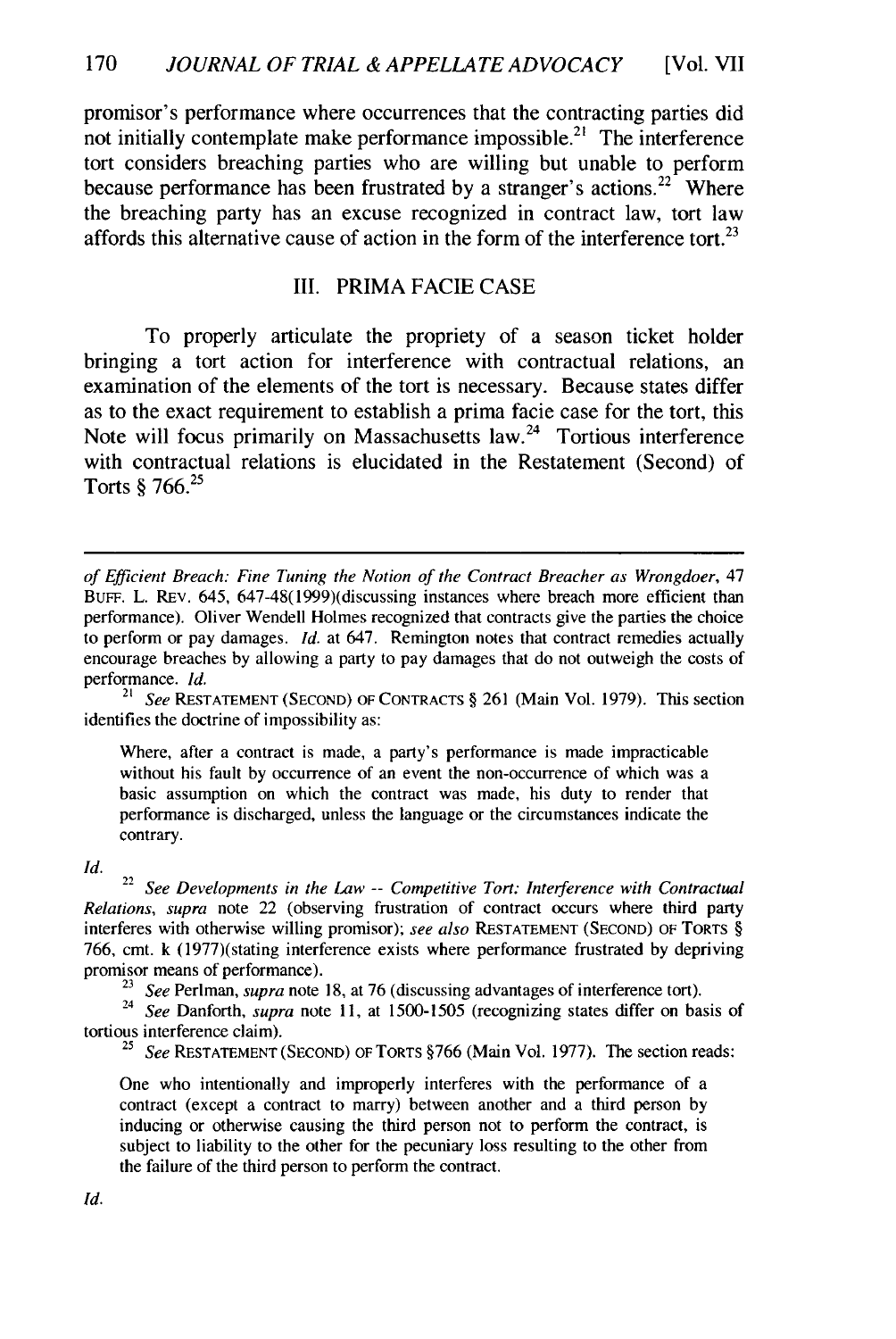Massachusetts adopted the Restatement's view on tortious interference with contractual relations and announced the elements of a prima facie tort in recent case  $law<sup>26</sup>$  To recover for interference with contractual relations in Massachusetts, a plaintiff must prove: the plaintiff had an existing contract with a third party, the defendant knew of the contract, the defendant intentionally interfered for an improper purpose or by improper means, and the interference caused harm to the plaintiff.<sup>27</sup>

#### *A. Existence of a Contract*

The existence of a contract with a third person is the first element that the plaintiff must prove.<sup>28</sup> Courts will look at the express and implied terms of the contract to determine whether the plaintiff has an enforceable right.<sup>29</sup> Courts will look at the team's season ticket marketing practices to determine if those marketing practices implied that an athlete would  $perform.^{30}$ 

To bring an action based on an advertising's representations, the plaintiff must show that he knew of the advertising and that he relied on the representations in that advertising when he purchased the ticket.<sup>31</sup> In *Strauss v. Long Island Sports, Inc.*<sup>32</sup>, in response to an investigation into consumer fraud claims, the Attorney General of New York and the New Jersey Nets reached an agreement to compensate fans who purchased tickets based on the team's advertising.<sup>33</sup> The team agreed to a rebate for ticket holders' who purchased tickets "solely on the basis that Julius Erving would play for the Nets." $34$ 

**<sup>29</sup>***See* Melick, *supra* note **28, § 13.2. 1** (a) (recognizing contract formation through oral or written, express or implied terms).

**<sup>30</sup>***See Strauss,* 401 **N.Y.S.2d** at 234.

*3 See id.* at **235.** The *Strauss* Court stated, "[iut is elementary that in any action based upon representations in advertising.. .the plaintiff must prove knowledge of, and reliance upon, the representation alleged." *Id; See also Yashin,* **186** D.L.R.4th at **767** (finding **plaintiff's** failure to show advertising intended to induce purchase fatal to claim).

**<sup>32</sup>**401 **N.Y.S.2d 233** (N.Y. **App.** Div. **1978).**

**<sup>33</sup>***See Strauss,* 401 **N.Y.S.2d** at 234. The team had promoted its star player, Julius Erving ("Dr. **J."),** during its season ticket marketing campaign. *Id.* The advertisements invited fans to come and see Dr. **J** play at Nets games. *Id.*

**34** *See id.* at 234 (outlining terms of **10** percent rebate to ticket holders). The agreement required the ticket holders to sign an affidavit stating that (a) the tickets were

**<sup>26</sup>***See* Shafir v. Steele, **727 N.E.2d** 1140, 1143 (Mass. 2000) (recognizing Section **766,** Restatement (Second) Torts, as Massachusetts law).

**<sup>27</sup>***See* Swanset Dev. Corp. v. Taunton, **668 N.E.2d 333, 338** (Mass. **1996)** (listing prima facie elements for intentional interference with contractual relations).

**<sup>28</sup>***See* American Private Line Servs., Inc. v. Eastern Microwave, Inc., **980 F.2d 33, 36** (1st Cir. 1992)(finding no claim where failure **to** prove existence of contract); United Truck Leasing Corp. v. Geltman, **551 N.E.2d** 20, 21 (Mass. **1990);** *See generally* Jeffrey **C.** Melick, *Tortious Interference with Business Relations,* MASSACHUSETTS TORT LAW **MANuAL** ch. **13 (1999)** (outlining prima facie elements).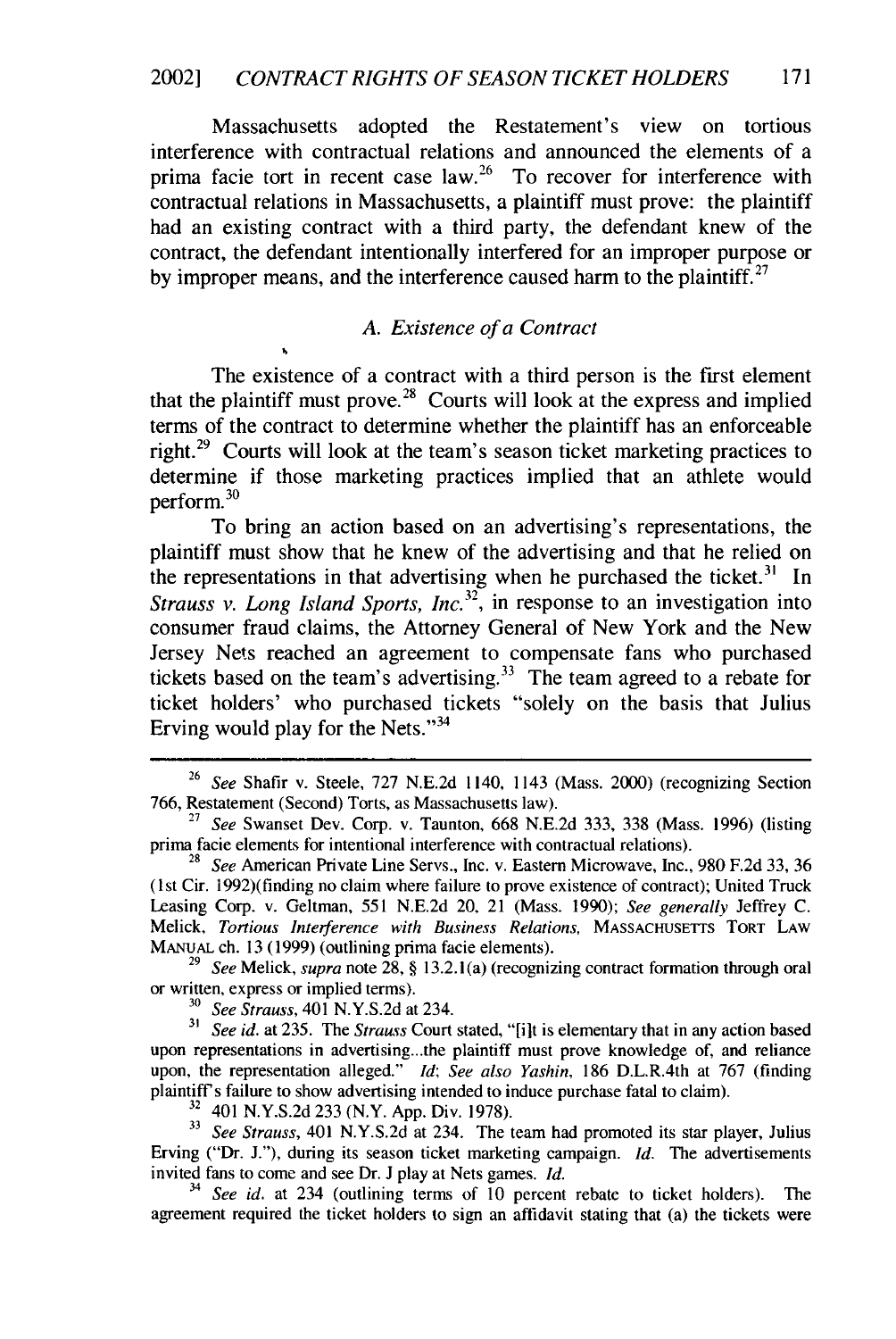The *Strauss* court, however, questioned the extent it could presume that the fans relied on the defendant's advertising.<sup>35</sup> The problem the *Strauss* court found with the plaintiff's claim was that the plaintiff was unable to prove reliance beyond a naked presumption.<sup>36</sup> The court reasoned that the plaintiffs' circumstances did not warrant a presumption they saw and/or relied on the team's advertising. $37$  Massachusetts recognizes the power of advertising by constructing express warranties where advertising statements are the basis of a consumer's bargain.<sup>38</sup>

#### *B. Defendant's Knowledge*

The second element necessary to sustain a claim is the stranger's knowledge of the contract.<sup>39</sup> The requirement of knowledge is necessary to limit the broad range of potential plaintiffs in this tort.<sup>40</sup> Without requiring the defendant's knowledge of an existing contract, the number of persons claiming to be harmed by the defendant's actions could become endless.<sup>41</sup> Persons who were never in contemplation of the parties but who were affected by efficient breaches would find themselves in a position to bring an action. $42$ 

If a stranger does not have knowledge of the contract, then he cannot intentionally interfere with contract.<sup>43</sup> Intent requires that the result

<sup>42</sup>*See id.*

<sup>43</sup>*See* **KEETON ET AL.,** *supra* note **1,** at 994 (stating intentional interference presupposes knowledge of plaintiff's interest); see *also* RESTATEMENT (SECOND) OF TORTS,

purchased in reliance on Julius Erving playing for the team: (b) the tickets were purchased for personal use only; and (c) the Nets would be released from any other claims. *Id.*

*<sup>35</sup>See id.* at 238. "In this age of 'team-jumping ballplayers' and 'renegotiated' athletic contracts, the risk that Dr. **J** might not be playing for the Nets might 'fairly be regarded as within the risks that (a purchaser) assumed under the contract."' *Id.*

**<sup>36</sup>***See id.* at 236 (citing cases in which presumption reliable). "[B]y no stretch of the imagination may one comfortably presume that a majority of season ticket holders purchased in reliance on the Nets' newspaper advertising." *Id.*

**<sup>37</sup>***See Strauss,* 401 N.Y.S.2d at 236. The court found the fact that fans purchased tickets over several months was not enough to create a presumption that those fans relied on the seven days of newspaper advertising promoting Dr. J. *Id.*

*<sup>38</sup>See* Stuto v. Corning Glass Works, CIV. A. No. 88-I 150-WF, 1990 WL 105615, at \*5 (D. Mass. July **23,** 1990)(recognizing creation express warranties through statements in advertising). The *Stuto* court recognized that many courts and the U.C.C. find that if a buyer relies on the statements in advertising as a basis of the bargain, then the advertisement will have created an express warranty. *Id.*

**<sup>39</sup>***See* Swanset Dev. Corp. v. Taunton, 668 N.E.2d 333, 338 (Mass. 1996); *See also* Melick, *supra* note *<sup>2</sup> 8(citing* Keene Lumber Co. v. Leventhal, 165 F.2d 815, 821 (1st Cir. 1948)). *<sup>40</sup>See* Perlman, *supra* note 18, at 76-77 (noting intent requirement sets plaintiffs

injuries apart from more remote injuries resulting from defendant's actions). The number of potential plaintiffs becomes smaller when the plaintiff is required to show that the third party knew of the contract. *Id.*

<sup>41</sup>*See* Perlman, *supra* note 18, at 76-77.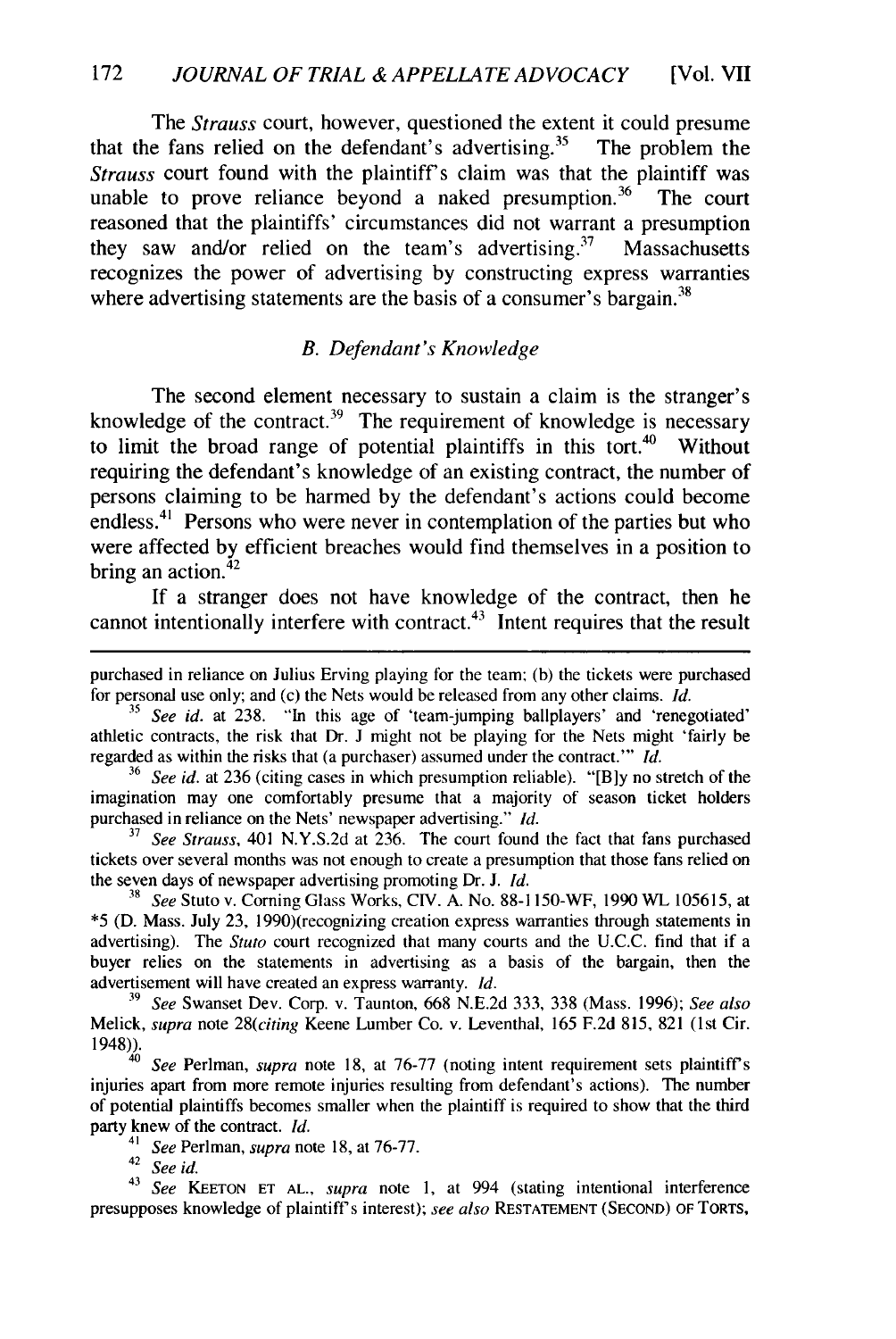was substantially certain to occur and that the actor either desired the result or knew the result would occur.<sup>44</sup> The defendant, therefore, need only know that the contract exists and that he is interfering with its performance; he need not be aware of the legal consequences inured to the contract.<sup>45</sup> In Massachusetts, knowledge is imputed to the defendant if the circumstances indicate that he should have known of the existence of the contract.46

#### *C. Use of Improper Motive or* Means

The American Law Institute adopted the requirement of improper purpose or means as a measure to limit the number of colorable complaints.47 When the tort was first pronounced in *Lumley,* the judges stressed the malicious intent of the wrongdoer as an element of the action.48 Malice, however, is not the touchstone of the **tort.<sup>49</sup>**

Like most modern courts, Massachusetts eschewed the malice requirement in establishing a prima facie case of intentional interference.<sup>50</sup> Instead, Massachusetts requires that the intentional interference be improper in motive or means.<sup>51</sup> Massachusetts explained that the standard for improper motive or means includes those that are wrongful by "statute or other regulations or a recognized rule of common law or perhaps an established standard of trade or profession."<sup>52</sup> Furthermore, Massachusetts recognizes those acts outlined as improper in the Restatement (Second) of Torts section 767. <sup>53</sup>

<sup>§</sup> 766 cmt. i (1977) (stating stranger's knowledge necessary for liability).

<sup>&</sup>lt;sup>44</sup> See RESTATEMENT (SECOND) OF TORTS § 8A (1979).<br><sup>45</sup> Cf. RESTATEMENT (SECOND) OF TORTS § 766 cmt. i (1977). "It is not necessary that the actor appreciate the legal significance of the facts giving rise to the contractual duty..." *Id.*

<sup>&</sup>lt;sup>46</sup> See Mellick, supra note 28 *(citing Keene Lumber Co. v. Leventhal, 165 F.2d 815,* 821 (lst Cir. 1948)).

<sup>47</sup>*See* Perlman, *supra* note 18, at 71.

<sup>48</sup>*See generally Lumley,* 118 Eng. Rep. 749 (finding defendant acted maliciously); *see also* **KEETON ET AL,** *supra* note I, at 977 (noting emphasis upon malice of defendant in Lumley).

<sup>49</sup>*See* **RESTATEMENT (SECOND)** OF TORTS § 766 cmt. s (1977)(finding malice only one type of interference and not requisite); *see also* **KEETON ET AL.,** *supra* note 1, at 979 (observing "malice" as requisite for improper motive dropped from cases).

*<sup>50</sup>See United Truck Leasing,* 551 N.E.2d at 22 (observing malice not element of tortious interference with contractual relations in Massachusetts).

*<sup>51</sup> See id.* at 23 (accepting improper motive or means as element of tortious interference with contractual relations). In *United Truck Leasing,* the court held that there was no interference with contractual relations where the defendant's motive included, *inter alia,* benefiting hinrself financially rather than hurting the plaintiff. *Id.* at 24.

**<sup>52</sup>***See United Truck Leasing,* 551 N.E.2d at 23.

*<sup>53</sup>See id.* at 24 (recognizing section 767 as helpful in determining impropriety of interference). Section 767 reads: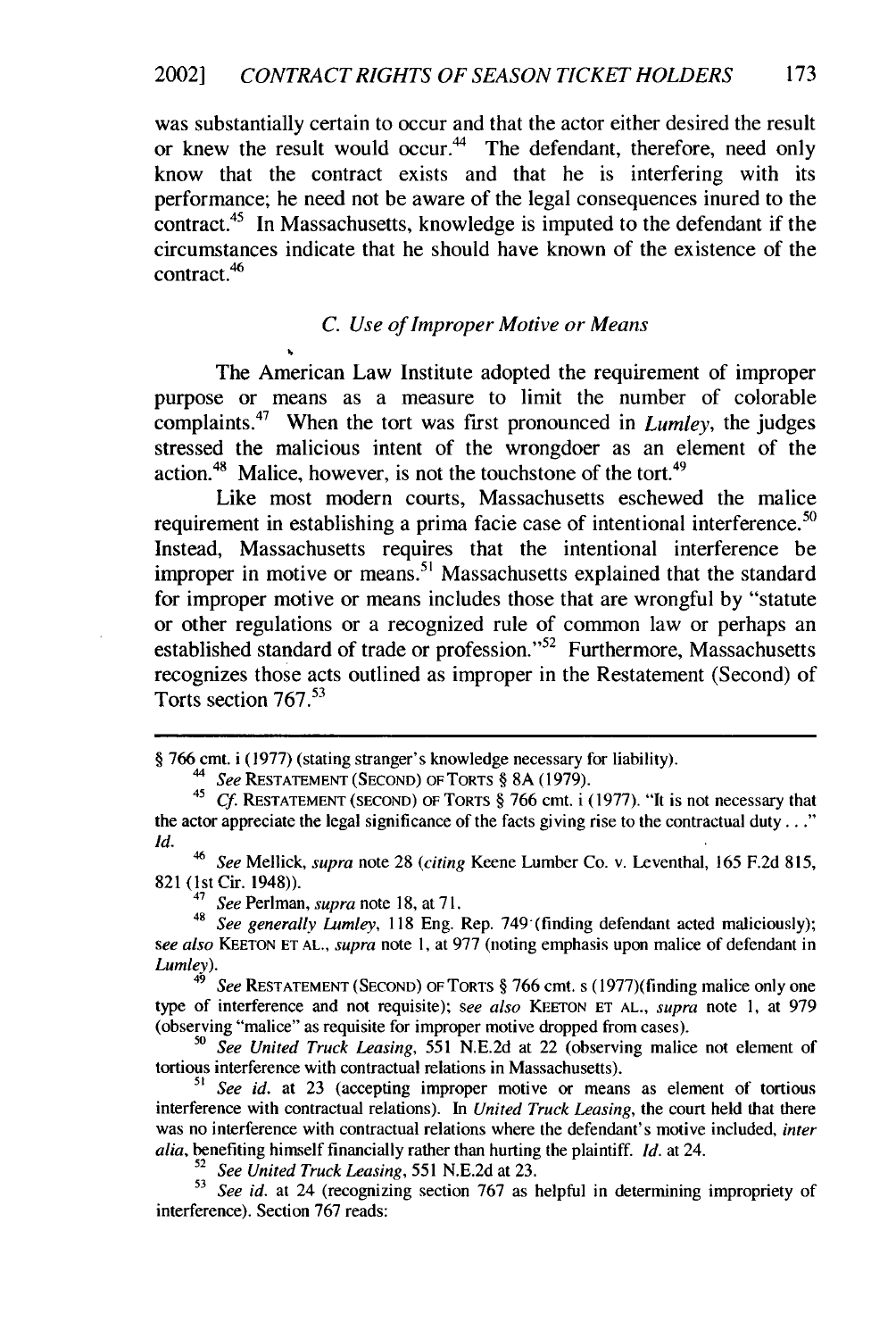The nature of the actor's conduct is one of the factors to consider when considering the propriety of the interference.<sup>54</sup> There is no legitimate privilege to interfere where the purpose of the interference is to exert economic pressure on another.<sup>55</sup> The Restatement Massachusetts considers, inter alia, economic pressure as an improper means of interference with a contract.<sup>56</sup> Considering the circumstances in which the pressure is exerted, the actor's objective, and the reasonableness of the pressure as a means to achieving that objective, will aid the court in determining the propriety of economic pressure.<sup>57</sup>

#### IV. ANALYSIS

#### *A. Why the Tort Applies to the Season-Ticket Holder*

The season-ticket holder's right to bring an action in tort against a breaching athlete is created when the ticket holder enters into a contract

In determining whether an actor's conduct in intentionally interfering with a contract or a prospective contractual relation of another is improper or not, consideration is given to the following factors:

(a) the nature of the actor's conduct,

(b) the actor's motive,

(c) the interest of the other with which the actor's conduct interferes,

(d) the interests sought to be advanced by the actor,

(e) the social interests in protecting the freedom of action of the actor and the contractual interests of the other,

(f) the proximity or remoteness of the actor's conduct to the interference and

(g) the relations between the parties.

**RESTATEMENT (SECOND)** OF TORTS § 767 (1979).

*<sup>54</sup>See* **RESTATEMENT (SECOND) OF** TORTS § 767 (1979). *<sup>55</sup>See* Keeton **ET AL.,** *supra* note **1,** at 1001 (finding less privilege where objective to pressure plaintiff into complying with defendant's collateral matter). Prosser gives examples of this type of pressure as including, inter alia, forcing compromise to a claim or extorting money. *Id.*

*<sup>56</sup>See* Hanna Paper Recycling v. ZBR Pub., Inc., No. 870891, 1994 WL 879724 at \*3 (Mass. Super. Feb. 3, 1994) (considering Section 767's definition of economic pressure in evaluating propriety of actor's conduct).

**<sup>57</sup>***See id.* at \*3 *(quoting* the Restatement (Second) of Torts, section 767 cmt. c (1979)). section 767 states, in pertinent part:

In light of the circumstances in which it is exerted, the object sought to be accomplished by the actor, the degree of coercion involved, the extent of the harm that it threatens, the effect upon the neutral parties drawn into the situation **...** and the general reasonableness of and appropriateness of this pressure as a means of accomplishing the actor's objective.

Restatement (Second) of Torts § 767 cmt. c (1979).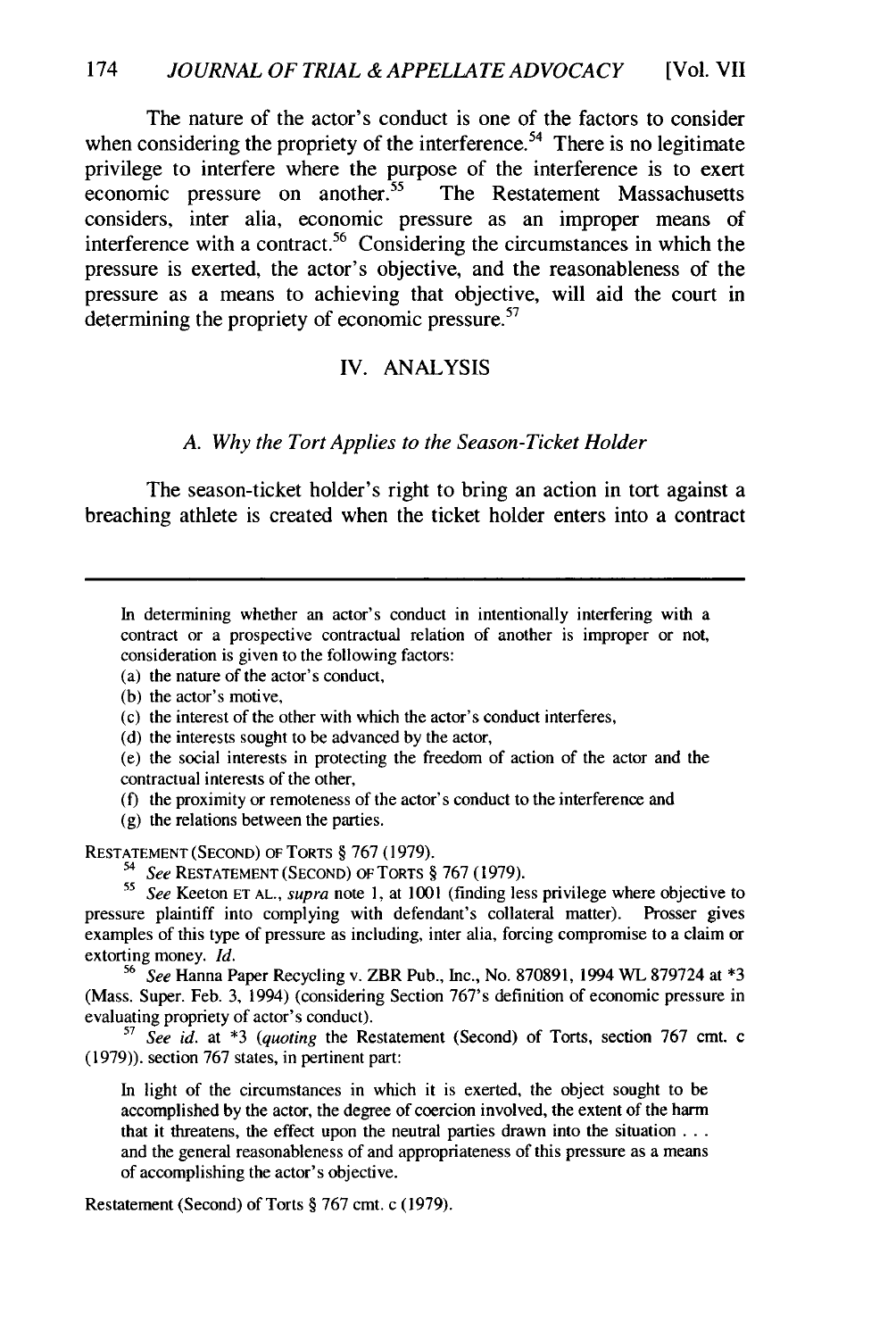with a professional sports franchise to purchase season tickets.<sup>58</sup> The agreement between the ticket holder and the team creates an intangible property interest in the product the team is purporting to field.<sup>59</sup> An athlete's refusal to perform under the terms of his or her existing contract interferes with the quality and value of the product by diminishing the team's overall attractiveness and, arguably, on-field performance, particularly when that athlete is one of the team's elite. $60$  If the terms of the season ticket contract include a promise to deliver the performance of a particular athlete, then that athlete's decision not to perform will frustrate the team's ability to deliver the product as promised and, therefore, cause a breach.<sup>61</sup> By frustrating the team's ability to deliver the product, the athlete has interfered with the contract between the team and the ticket holder. $62$ 

The ticket holder may attempt to recover damages from the team for breach of contract. $63$  The team, however, has breached through no fault of its own because the breach was actually caused by the athlete's refusal to perform under the terms of his or her valid and existing contract. $^{64}$  Under the doctrine of impossibility, the team will be excused from providing the season-ticket holder with the promised product.<sup>65</sup> The ticket holder, therefore, has no actionable contract claim against the team.<sup>66</sup> The ticket holder is left in a position where the property right created by his contract with the team has been damaged through the improper acts of the athlete, yet he has no cause of action under contract law.<sup>67</sup>

The tort of interference with contractual relations provides the season ticket holder with a remedy where he would otherwise have none.<sup>68</sup>

**<sup>58</sup>***See supra* note 17 and accompanying text (observing right of aggrieved party to seek damages against strangers not respecting contract).

*<sup>59</sup>See supra* note 16 and accompanying text (discussing property right created by contractual agreements).

*<sup>60</sup>See* PAUL D. STAUDOHAR, PLAYING FOR DOLLARS: LABOR RELATIONS AND THE SPORTS BUSINESS 33 (Cornell University Press 1996) (noting correlation between winning teams and highly paid athletes). Staudohar notes the positive relationship between highly paid athletes and their superior performance and the positive relationship between highsalaried and winning teams. *Id.*

*<sup>61</sup>See supra* note 22 and accompanying text (discussing frustration of contract performance).

<sup>62</sup>*See supra* note 22 (identifying frustration as type of interference).

<sup>&</sup>lt;sup>63</sup> See supra note 18 and accompanying text (recognizing rights against breaching parties for damages caused by breach).

*<sup>64</sup>See supra* note 21 and accompanying text (finding breaching parties unaccountable where performance frustrated by unforeseeable events).

*See supra* note 21 and accompanying text (explaining doctrine of impossibility).

*<sup>66</sup>See supra* note 18 and accompanying text (discussing instances where contract remedies fail).

<sup>67</sup>*See id.*

*<sup>68</sup>See supra* notes 18 and 22 and accompanying text (explaining purpose of interference tort intended to reconcile failure of contract remedies).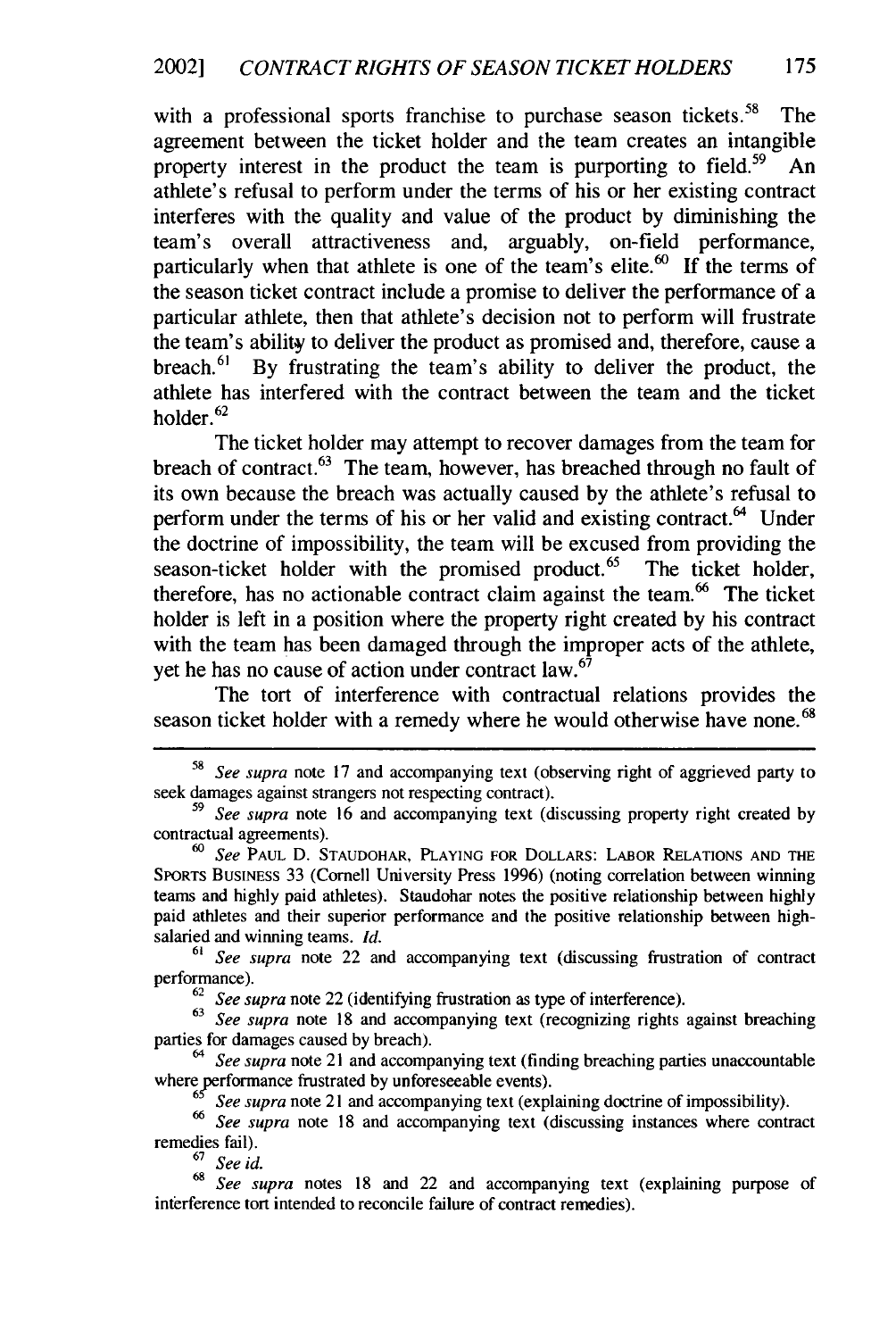In a situation such as this, the tort's value is evident because it affords the ticket holder a right of action against the athlete.<sup>69</sup> Instead of being left with a diminished property value and no cause of action, the ticket holder is now in a position to recover against the athlete if he can establish a prima facie case of intentional interference.<sup>70</sup>

#### *B. The Burden of the Season Ticket Holder: Establishing a Prima Facie Case*

#### 1. Existing Contract

Perhaps the most difficult element for the season ticket holder to prove is that the player's appearance was a term of the contract with the team because the ticket holder must adduce evidence that the player's appearance on the team was part of the basis of the bargain.<sup>71</sup> The ticket holder must demonstrate that he knew of the advertising and relied on its representations when making his decision to purchase the tickets.<sup>72</sup> Although the *Strauss* court rejected the particular season ticket holder's claims of reliance on advertising in that case, it did not deny the possibility that advertising does create implied terms of a contract.<sup>73</sup>

A closer look at the motivations behind advertising in professional sports reveals team strategies of promoting star players as a means of inducing fans to purchase season tickets.<sup>74</sup> The economics of sports dictate the necessity of generating revenue through, among other things, fan attendance at sporting events.<sup>75</sup> A direct correlation is seen between the quality of the and fan attendance.<sup>76</sup> It is incumbent upon teams, therefore, to gather a collection of the best players possible in order to sustain fan interest and excitement.<sup>77</sup> Without the fan support at the gates, the sports

**72** *See supra* note 21.

**<sup>69</sup>***See supra* note 18 and accompanying text.

<sup>&</sup>lt;sup>70</sup> See supra note 27 and accompanying text (identifying elements of interference tort). *<sup>71</sup>See id.*

<sup>&</sup>lt;sup>73</sup> *See supra* notes 36-37 and accompanying text (stating reasons why ticket holders' claim failed in this particular case).

<sup>&</sup>lt;sup>74</sup> See supra notes 33 and accompanying text (demonstrating instances where teams promote their star player).

**<sup>75</sup>***See* PAUL D. STAUDOHAR & JAMES A. MANGAN, THE **BUSINESS** OF **PROFESSIONAL** SPORTS 6 (Paul D. Staudohar & James A. Mangan eds., University of Illinois Press 1991) (discussing ticket sales as main source of revenue).

**<sup>76</sup>***See* ROGER **G. NOLL,** THE BUSINESS OF **PROFESSIONAL** SPORTS 31 (Paul D. Staudohar & James A. Mangan eds., University of Illinois Press 1991) (stating financial success of team depends on quality of team).

**<sup>77</sup>***See generally* NOLL, *supra* note 76 (discussing importance of gate receipts and signing of marquee players to increase those receipts).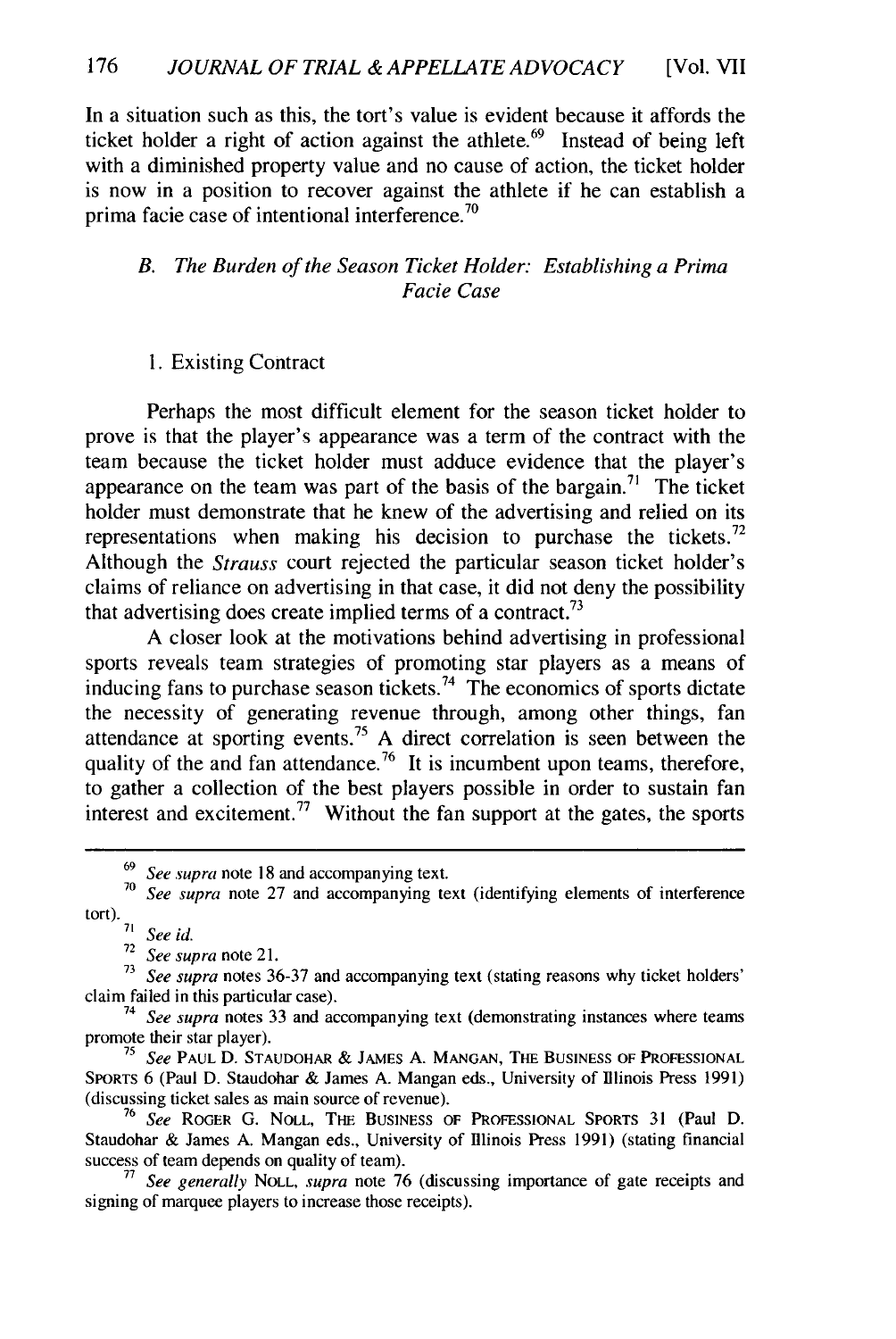franchise will remain economically viable.<sup>78</sup> Furthermore, athletes are benefiting themselves by performing in front of paying fans and creating interest in the team.<sup>79</sup>

The season ticket holder's case is strengthened if he can create a presumption that his purchase was based on the advertising campaign. <sup>80</sup> To do this, he will need to show that he had knowledge of the advertising when he purchased the tickets.<sup>81</sup> A court is more likely to find the plaintiff had knowledge of the advertising if he can show that the campaign ran over an extended period of time in a highly visible manner.  $82$  This increases the likelihood that he saw the advertising and that it was a basis of the bargain. $83$ 

2. Knowledge

To show that the athlete intentionally interfered with the plaintiff's contract, the athlete must have had knowledge of the existence of the season ticket contract.<sup>84</sup> This prima facie element should not be difficult for any season ticket holder to prove.<sup>85</sup> The ticket holder must simply show that, based on the circumstances, the athlete should have known that the team enters into season ticket contracts with fans and that the team promotes the athlete as a reason to come and see the team perform.<sup>86</sup> The athlete need not be aware that the failure to perform will have legal consequences with respect to the season ticket holder.<sup>87</sup> It is axiomatic that if the fan sees and relies on advertising representations then it is likely that the athlete also knows of both the existence of those advertisements and that they promote him as a part of the team.

Concerns that this tort may be overreaching are unwarranted in these circumstances. $88$  The tort limits the scope of recovery to the season

<sup>78</sup> *See supra* note 76.

**<sup>79</sup>***See* NOLL, *supra* note 76, at 39. "By agreeing to restrictions on the competition for players, goes the argument, players are advancing their own interests by improving fan interest in the game and preserving well-paid jobs for all." *Id.*

<sup>&</sup>lt;sup>80</sup> *See supra* note 37 and accompanying text.<br><sup>81</sup> *See supra* note 34 and accompanying text.

**<sup>82</sup>***Cf. supra* note 37 and accompanying text (rejecting claims where advertising lasted only seven days). **<sup>83</sup>***See supra* note 38 and accompanying text (discussing reliance on advertising as

basis of bargain).

*<sup>94</sup>See supra* notes 39 and 43 and accompanying text.

<sup>85</sup>See *Developments in the Law* -- *Competitive Tort: Interference with Contractual Relations,* supra note 22, at 960 (finding knowledge requirement poses few legal problems).

<sup>86</sup>*See supra* note 46 and accompanying text (imputing knowledge on defendant where circumstances indicate defendant should have known of contract).

**<sup>87</sup>***See supra* note 45 and accompanying text (finding appreciation of legal significance not requirement of interference tort).

**<sup>88</sup>** *See supra* note 40 and accompanying text (discussing potentially large number of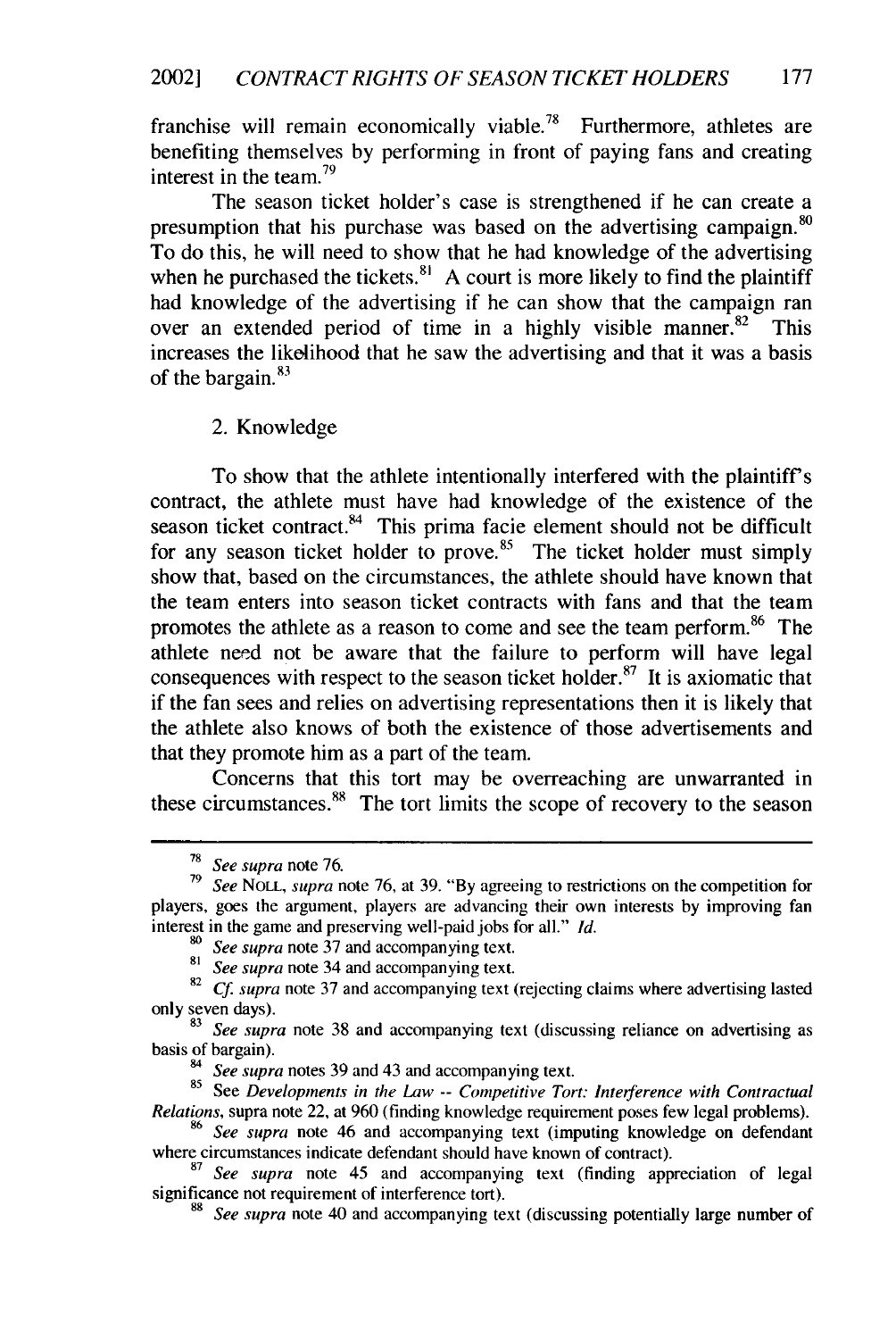ticket holder by requiring that the athlete know that a contract between the season ticket holder and team exists.<sup>89</sup> Those not in a comparable position of the season ticket holder will be unable to recover because the athlete will not have knowledge of their contract.<sup>90</sup> The number of potential plaintiffs, therefore, is limited.<sup>9</sup>

#### 3. Improper Means or Motive

A court also must find the athlete's objective and means in which he hoped to achieve that objective were improper.  $92$  The athlete need not intend to harm the season ticket holder to have an improper means.<sup>93</sup> But where an athlete refuses to perform until his contract is renegotiated, he is improperly using economic pressure to achieve his objective.  $94$ 

By refusing to perform, the athlete is, in essence, forcing the team into a compromise that requires them to pay the athlete more money or risk a season that does not live up to expectations.<sup>95</sup> When seasons do not live up to .expectations, fans become disenchanted and often stop attending games, directly affecting the team's revenue. <sup>96</sup> Such an action, therefore, is an improper means of interference.

#### V. CONCLUSION

This discussion is not intended to be exhaustive on the issue of tort actions for interference with contractual relations. Rather, it is a cursory look at how one might proceed with such a claim and why it is proper to do so in the event of an athlete's breach. Having established the prima facie case of the interference tort, the season ticket holder may very well have a cause of action against a breaching athlete. Moreover, the season ticket holder deserves this cause of action because he has lost property value due to the intentional acts of another. The tort of intentional interference with contractual relations not only provides a useful remedy for sports fans who

<sup>92</sup> See supra note 57 and accompanying text.

plaintiffs without knowledge requirement).

**<sup>89</sup>***See* supra note 40 and accompanying text (discussing knowledge requirement's limiting effect on number of potential plaintiffs).

**<sup>9</sup>***See id. 91 Cf supra* note 18 and accompanying text.

<sup>&</sup>lt;sup>93</sup> See supra note 50 and accompanying text (observing maliciousness not necessary to establish improper means).

*<sup>94</sup>See supra* note 55 and accompanying text (stating economic pressure to force compromise type of improper means).

*<sup>95</sup>See supra* note 76 and accompanying text.

<sup>&</sup>lt;sup>96</sup> See supra note 75 - 76 and accompanying text (recognizing correlation between noncompetitive teams and low attendance rates); *see also supra* note 74 and accompanying text (discussing ticket sales as main revenue source).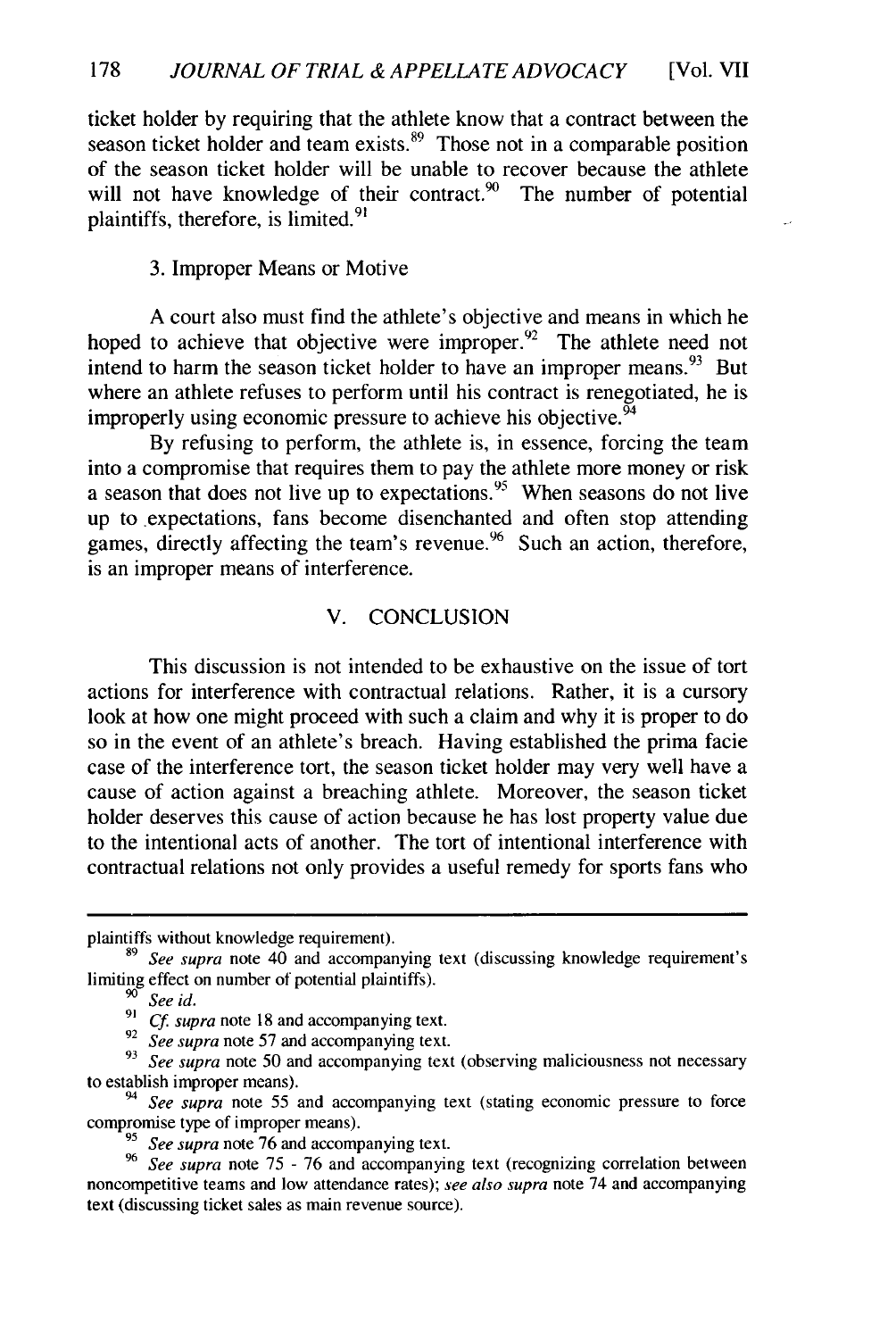feel wronged, it acts to deter contractual breaches by professional athletes who would otherwise refuse to perform their valid contracts, thus stabilizing the economic landscape of the sporting industry.

 $\bar{\bullet}$ 

 $\mathcal{L}$ 

*Matthew D. Thompson*